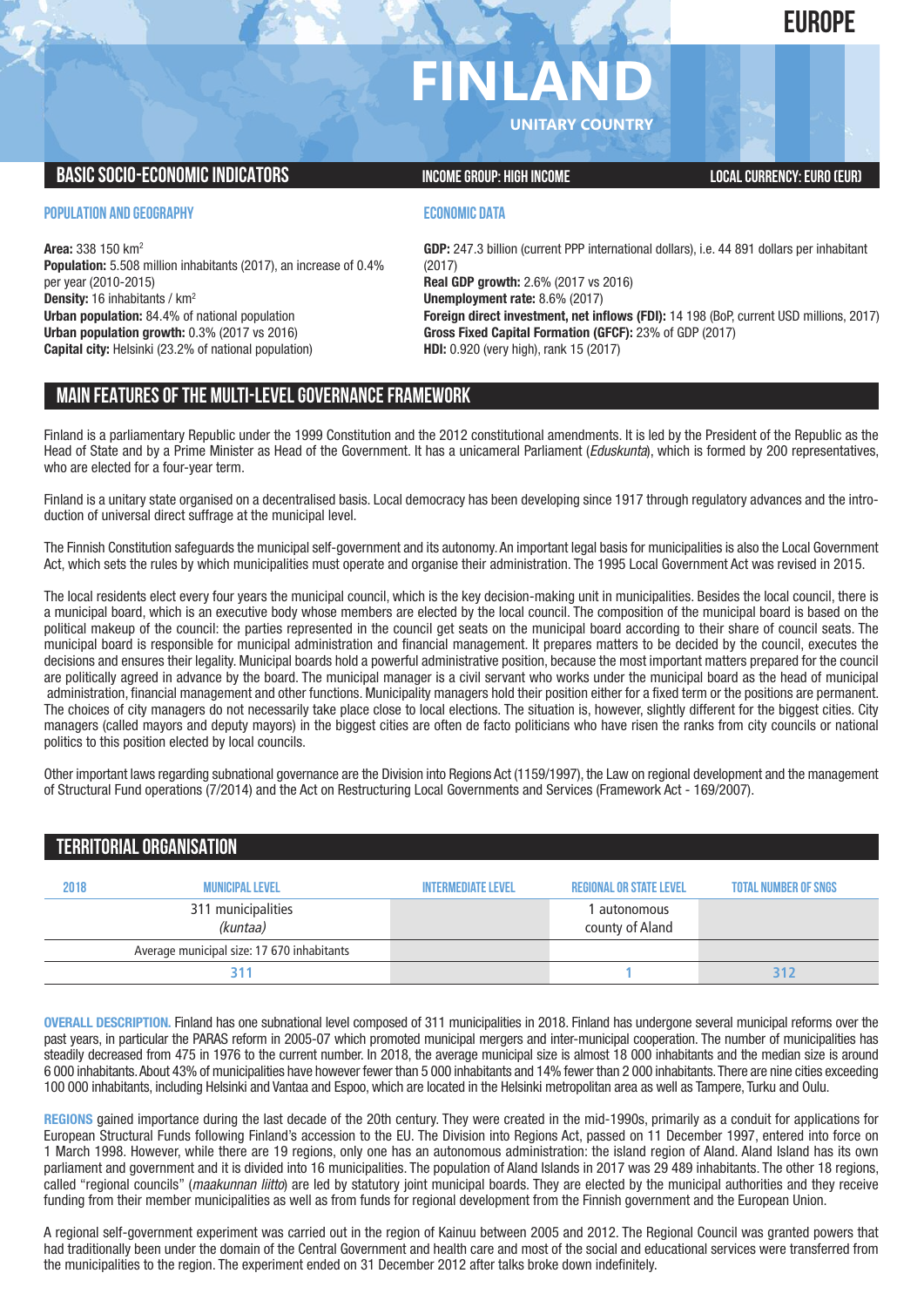A new regional reform was launched in 2015 aiming to create a new autonomous elected regional level. If the reform proposal is accepted in the Parliament during the spring 2019, it will take effect at the start of 2021.

Voluntary inter-municipal cooperation is a common way to arrange services in conjunction with other municipalities, in particular in case of the smallest municipalities. Hospitals and regional councils are managed by compulsory inter-municipal clusters.

Until January 2010, Finland had six state provincial administration provinces, led by a governor appointed by the President of the Republic upon the recommendation of the Council of Ministers. Provinces were abolished under the local government reforms and their responsibilities were transferred to the regional councils or the municipalities. However, there is now a regional level of deconcentrated state administration, which is composed of six Regional State Administrative Agencies (AVI) and 15 Centers for Economic Development, Transport and the Environment (ELY).

#### **SUBNATIONALGOVERNMENT RESPONSIBILITIES**

Finland's municipalities have general jurisdiction, which means that they have a wide range of responsibilities that have been extended over the years. They are in charge of delivering a wide range of public services, in education, social services, health and infrastructure maintenance. The provision of local services can be entrusted to inter-municipal cooperation structures as well as to municipally owned companies. Functions arranged in cooperation with other municipalities (statutory joint responsibilities) are specified by law.

The Regions, in the framework of the recent reform, would be in charge of the organisation of primary and specialised healthcare and social services (transferred from the responsibility of municipalities). In addition, future autonomous regions could be assigned other functions (not yet defined) presently under the responsibility of current regional councils, Centers for Economic Development, Transport and the Environment (mostly active in regional development, rescue services, etc.).

#### **Main responsibilitysectors and sub-sectors**

|                                                                                                                                                                  | <b>ALAND ISLANDS</b>                                                      | <b>MUNICIPAL LEVEL</b>                                                                           |  |  |
|------------------------------------------------------------------------------------------------------------------------------------------------------------------|---------------------------------------------------------------------------|--------------------------------------------------------------------------------------------------|--|--|
| 1. General public services                                                                                                                                       | Aland civil service; Taxation; Statistics; Internal administration        | General municipal administration; Public buildings and facilities                                |  |  |
| 2. Public order and safety                                                                                                                                       | Public order and security; Civil protection; Some aspects of criminal law | Fire and rescue services                                                                         |  |  |
| 3. Economic affairs<br>Agriculture; Fisheries; Communications (postal services, broadcast);<br>Transport networks; Trade; Promotion of employment<br>/transports |                                                                           | Public transportation; Economic development and employment                                       |  |  |
| Environment; Prevention of cruelty to animals and veterinary care<br>4. Environmental<br>protection                                                              |                                                                           | Environmental protection; Waste management; Sewerage                                             |  |  |
| 5. Housing and<br>community amenities                                                                                                                            | Land use planning                                                         | Land use planning; Local infrastructure including streets;<br>Energy; Water management; Harbours |  |  |
| 6. Health                                                                                                                                                        | Public health                                                             | Primary and specialised healthcare; Dental services                                              |  |  |
| 7. Recreation,<br>culture & religion                                                                                                                             | Culture; Sports                                                           | <b>Culture: Sports:</b><br>Library services                                                      |  |  |
| 8. Education<br>Education;<br>Apprenticeships                                                                                                                    |                                                                           | Pre-school; primary and secondary education; vocational training;<br><b>Adult education</b>      |  |  |
| 9. Social<br>protection                                                                                                                                          | Social welfare; Youth work                                                | Social welfare; Child day care;<br>Services for the elderly; Services for disabled               |  |  |

## **SUBNATIONAL GOVERNMENT FINANCE**

| Scope of fiscal data: municipalities, joint municipal authorities and quasi-corporations which are legally part of the<br>municipality under which they are operating. In addition, it comprises the Aland Government and its Pension fund,<br>the Association of Finnish Local and Regional Authorities (Kuntaliitto), the KT Local Government Employers)<br>and the Municipal Guarantee Board). | <b>SNA 2008</b> | Availability of fiscal data:<br>High | Quality/reliability of fiscal data:<br>High |
|---------------------------------------------------------------------------------------------------------------------------------------------------------------------------------------------------------------------------------------------------------------------------------------------------------------------------------------------------------------------------------------------------|-----------------|--------------------------------------|---------------------------------------------|
|---------------------------------------------------------------------------------------------------------------------------------------------------------------------------------------------------------------------------------------------------------------------------------------------------------------------------------------------------------------------------------------------------|-----------------|--------------------------------------|---------------------------------------------|

**GENERAL INTRODUCTION.** The Constitution secures the municipalities' right to make financial decisions, for example the right to levy taxes. The Local Government Act sets the rules for the administration and finances of municipalities, inter-municipal bodies and municipal companies (Chapter 13 on "local government finances").

The Local Government Act also states that the Ministry of Finance is responsible for monitoring the activities and finances of municipalities and for ensuring that municipal self-governing status is taken into account whenever legislation concerning local government is drafted. The law also provides for a "negotiation process" between the central and local governments, the latter being represented by the Association of Finnish Local and Regional Authorities. As part of this negotiation process, the law establishes the need to prepare each year a Programme for local government finances, which is part of the preparatory work for the General Government Fiscal Plan and the central government's budget proposal. This programme must include an assessment of whether municipalities have adequate funding with which to perform their duties (principle of adequate financial resources), an assessment of changes in the municipalities' operating environment and demand for services, and in the functions of local government, and shall provide an estimate of the trend in local government finances.

The Local Government Act also provides for the establishment of an "Advisory Committee on Local Government Finances and Administration",which operates in conjunction with the Ministry of Finance. Its tasks are to monitor and assess the trend in local government finances, and ensure that the programme for local government finances is taken into account in the drafting of legislation and decisions concerning local government.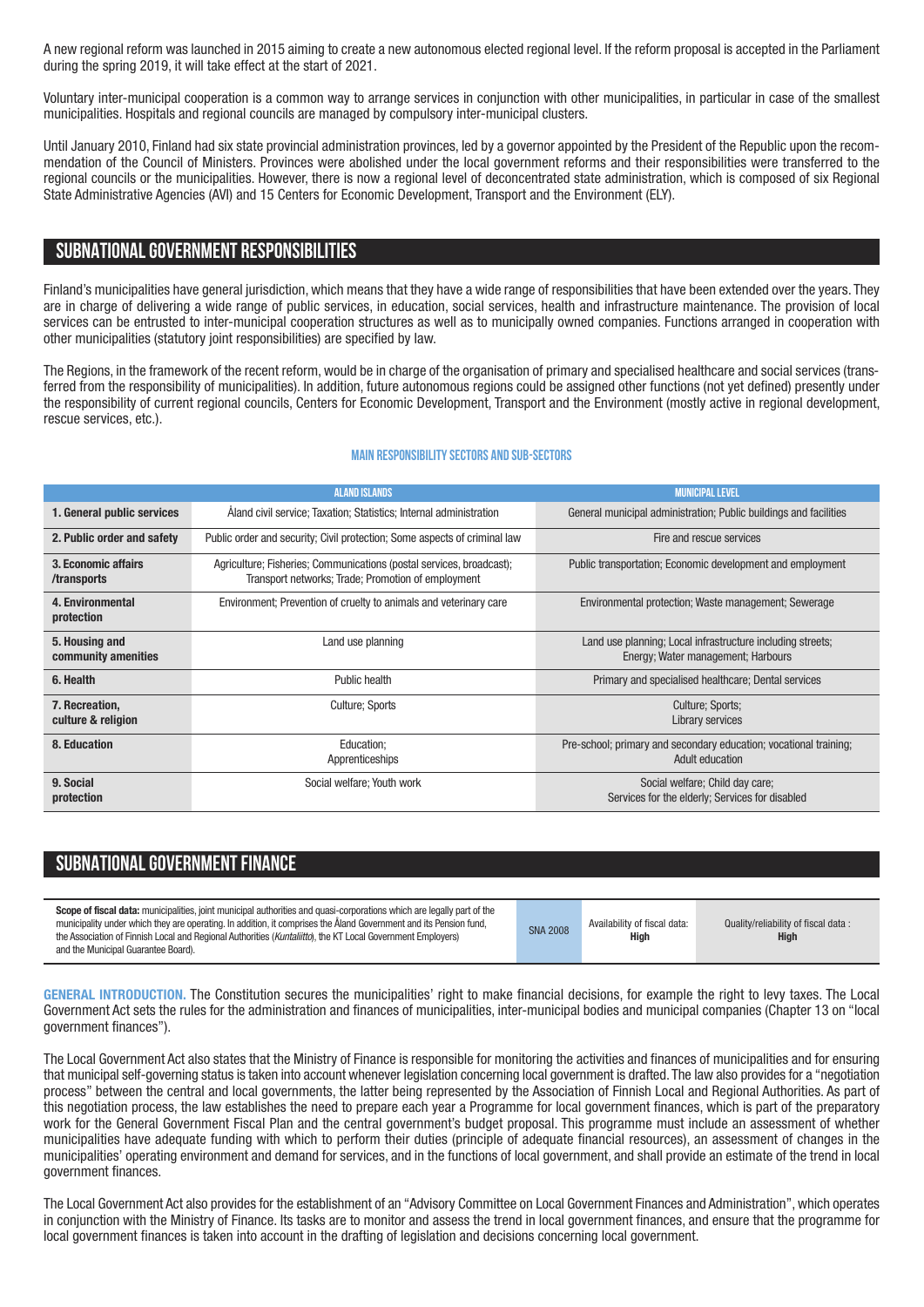## **FINLAND UNITARY COUNTRY**

#### **SUBNATIONAL GOVERNMENT EXPENDITURE BY ECONOMIC CLASSIFICATION**

| 2016                            | <b>DOLLARS PPP / INH.</b> | <b>% GDP</b> | % SNG EXPENDITURE | % GENERAL GOVERNMENT EXPENDITURE<br>(SAME EXPENDITURE CATEGORY) |            |
|---------------------------------|---------------------------|--------------|-------------------|-----------------------------------------------------------------|------------|
| <b>Total expenditure</b>        | 9804                      | 22.6%        | 100%              |                                                                 |            |
| Inc. current expenditure        | 8888                      | 20.5%        | 90.7%             | Total expenditure                                               | 40.4%      |
| Staff expenditure               | 4 3 3 9                   | 10.0%        | 44.3%             |                                                                 |            |
| Intermediate consumption        | 3 1 7 9                   | 7.3%         | 32.4%             |                                                                 |            |
| Social expenditure              | 975                       | 2.2%         | 9.9%              | Staff expenditure                                               | 75.1%      |
| Subsidies and current transfers | 365                       | 0.8%         | 3.7%              |                                                                 |            |
| Financial charges               | 28                        | 0.1%         | 0.3%              | 10.0%<br>Social benefits                                        |            |
| <b>Others</b>                   | 2                         | $0.0\%$      | $0.0\%$           |                                                                 |            |
| Incl. capital expenditure       | 916                       | 2.1%         | 9.3%              |                                                                 |            |
| Capital transfers               | 2                         | $0.0\%$      | $0.0\%$           | Direct investment                                               | 54.8%      |
| Direct investment (or GFCF)     | 914                       | 2.1%         | 9.3%              | 20%<br>40%<br>U%                                                | 60%<br>80% |
|                                 |                           |              |                   |                                                                 |            |

**EXPENDITURE.** In international comparison, Finland is considered one the most decentralised countries in the world. As of today, all main social, healthcare and education services are performed by municipalities or by joint municipal authorities. Hence, the overall economic importance of the municipal sector is considerable. Municipality spending as a share of GDP and general government is among the highest in the OECD, well above the OECD average where subnational expenditure amounted to 16.2% of GDP and 40.4% of public spending in 2016. Finland is surpassed only by some federal countries (Canada and Belgium) and by two Nordic unitary countries (Denmark and Sweden). Municipalities employ roughly 20% of the total Finnish workforce. Overall, subnational staff expenditure amounted to 75% of public staff expenditure in 2016, which is also amongst the highest of the OECD members, along with Denmark, Sweden and Japan as with most federal countries. Staff expenditure represents almost half of SNG spending (versus 36% in the OECD).

**DIRECT INVESTMENT.** Even if municipalities have large responsibilities in the healthcare and social protection areas, their share in public investment is currently below the OECD average (56.9%). Municipalities are responsible for important investment projects related to education, hospitals, municipal infrastructure, roads and other transport networks.

#### **SUBNATIONALGOVERNMENTEXPENDITURE BYFUNCTIONALCLASSIFICATION – COFOG**

Local governments in Finland carry out important public services. Compared with the rest of the OECD countries, Finland stands out with high spending shares in health, social services and education. For instance, in healthcare the municipalities and joint municipal authorities are in charge of primary and secondary healthcare and dental care. As for social services, the municipal sector is responsible for child day care, services for the aged and the disabled. In education, municipalities provide pre-school and primary education and secondary education. Since these service categories are labour intensive, municipal staff spending is high.



#### **SUBNATIONALGOVERNMENT REVENUE BYCATEGORY**